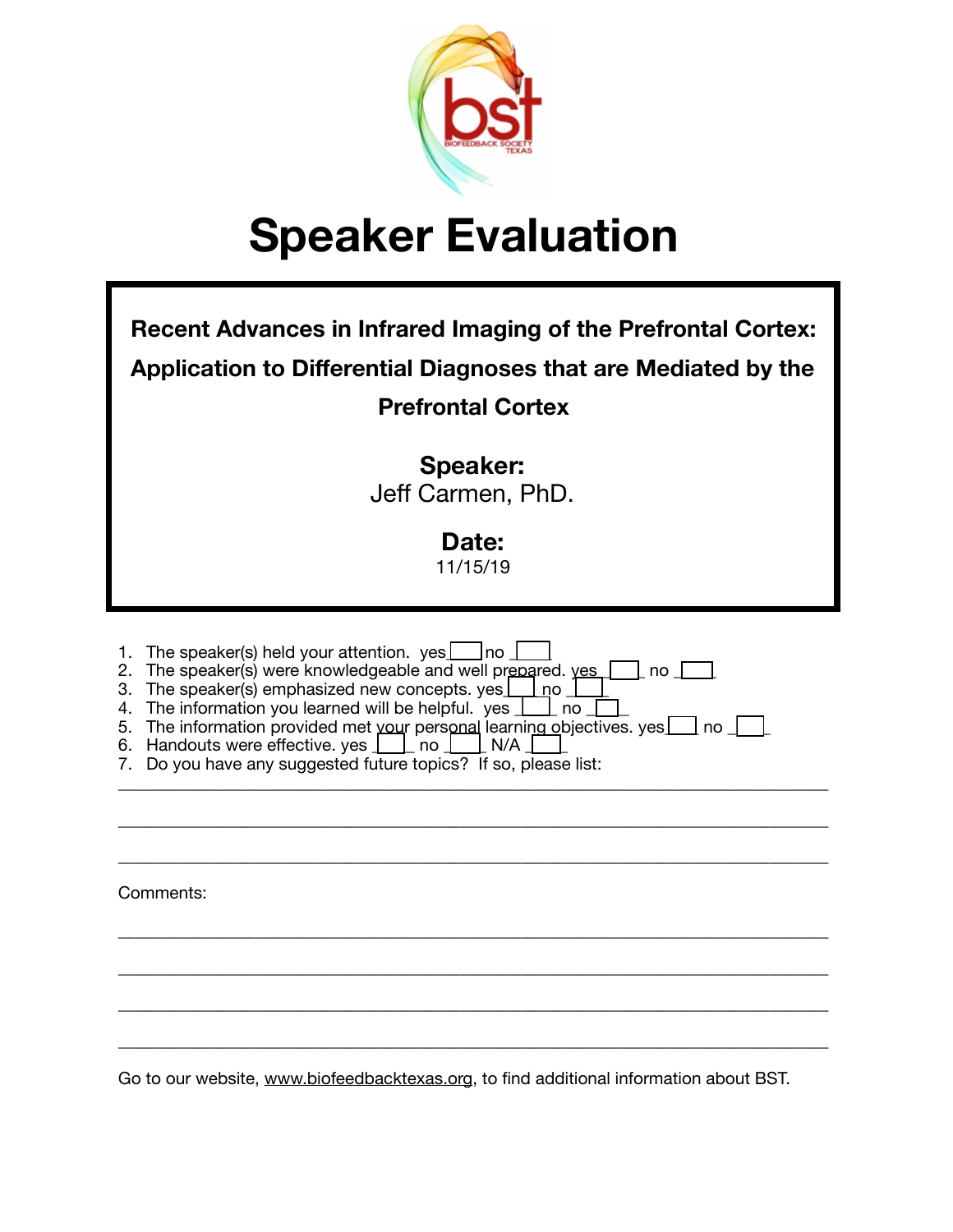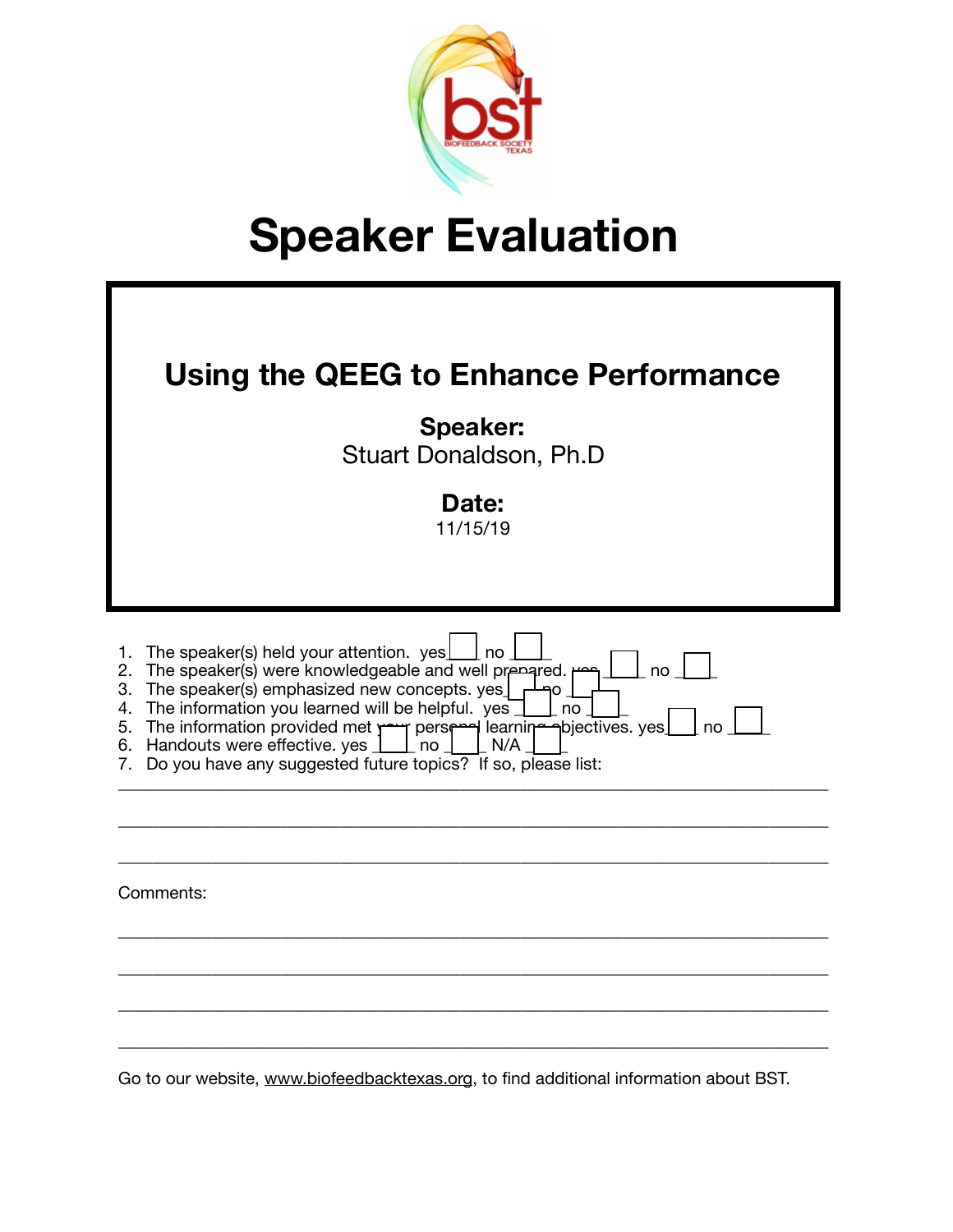

| <b>Using Biofeedback and Mindfulness for Performance</b><br><b>Speaker:</b><br>Inna Khazan, Ph.D<br>Date:<br>11/15/19                                                                                                                                                                                                                                                                                                                                              |
|--------------------------------------------------------------------------------------------------------------------------------------------------------------------------------------------------------------------------------------------------------------------------------------------------------------------------------------------------------------------------------------------------------------------------------------------------------------------|
|                                                                                                                                                                                                                                                                                                                                                                                                                                                                    |
| The speaker(s) held your attention. yes<br>1.<br>no<br>The speaker(s) were knowledgeable and well presented. Here<br>2.<br>no<br>The speaker(s) emphasized new concepts. yes<br>3.<br>۹O<br>The information you learned will be helpful. yes<br>no<br>4.<br>The information provided met your perspacification discribes. yes<br>5.<br>no<br>Handouts were effective. yes<br>no<br>N/A<br>6.<br>Do you have any suggested future topics? If so, please list:<br>7. |
|                                                                                                                                                                                                                                                                                                                                                                                                                                                                    |
| Comments:                                                                                                                                                                                                                                                                                                                                                                                                                                                          |
|                                                                                                                                                                                                                                                                                                                                                                                                                                                                    |
|                                                                                                                                                                                                                                                                                                                                                                                                                                                                    |
|                                                                                                                                                                                                                                                                                                                                                                                                                                                                    |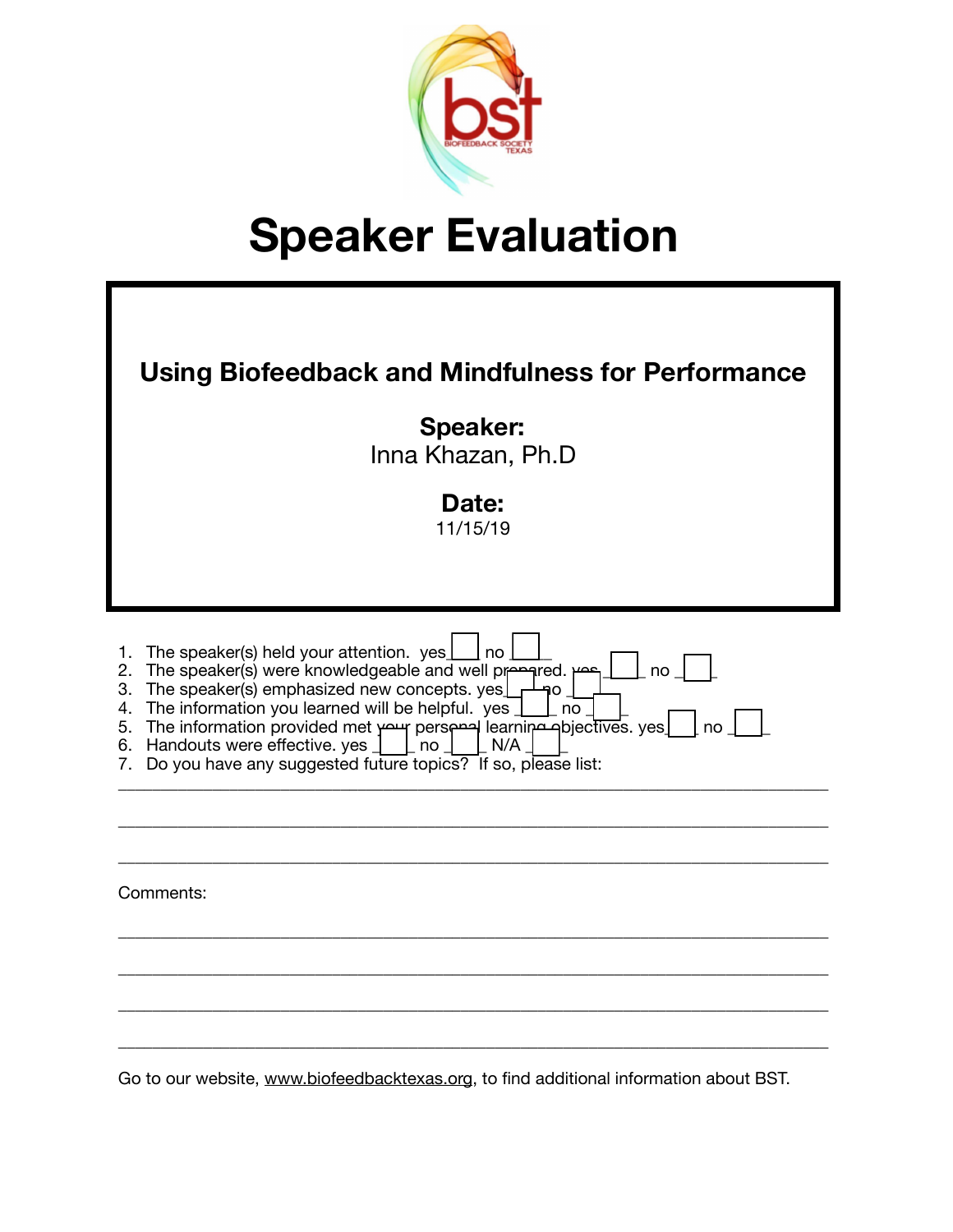

#### **Functional Neuroanatomy Basics for Neurofeedback & Biofeedback**

**Speaker:** 

Lynda Thompson, PhD, & Michael Thompson, M.D.

**Date:** 

11/15/19

| 1.<br>2.<br>3.<br>4.<br>5.<br>6.<br>7. | The speaker(s) held your attention. $yes$<br>no<br>The speaker(s) were knowledgeable and well presented. use<br>no<br>The speaker(s) emphasized new concepts. yes $\lfloor$<br>٩o<br>The information you learned will be helpful. yes<br>no<br>The information provided met persent learning poiectives. yes<br>no<br>Handouts were effective. yes $\vert \quad \vert$ no<br>N/A<br>Do you have any suggested future topics? If so, please list: |
|----------------------------------------|--------------------------------------------------------------------------------------------------------------------------------------------------------------------------------------------------------------------------------------------------------------------------------------------------------------------------------------------------------------------------------------------------------------------------------------------------|
|                                        | Comments:                                                                                                                                                                                                                                                                                                                                                                                                                                        |
|                                        |                                                                                                                                                                                                                                                                                                                                                                                                                                                  |
|                                        |                                                                                                                                                                                                                                                                                                                                                                                                                                                  |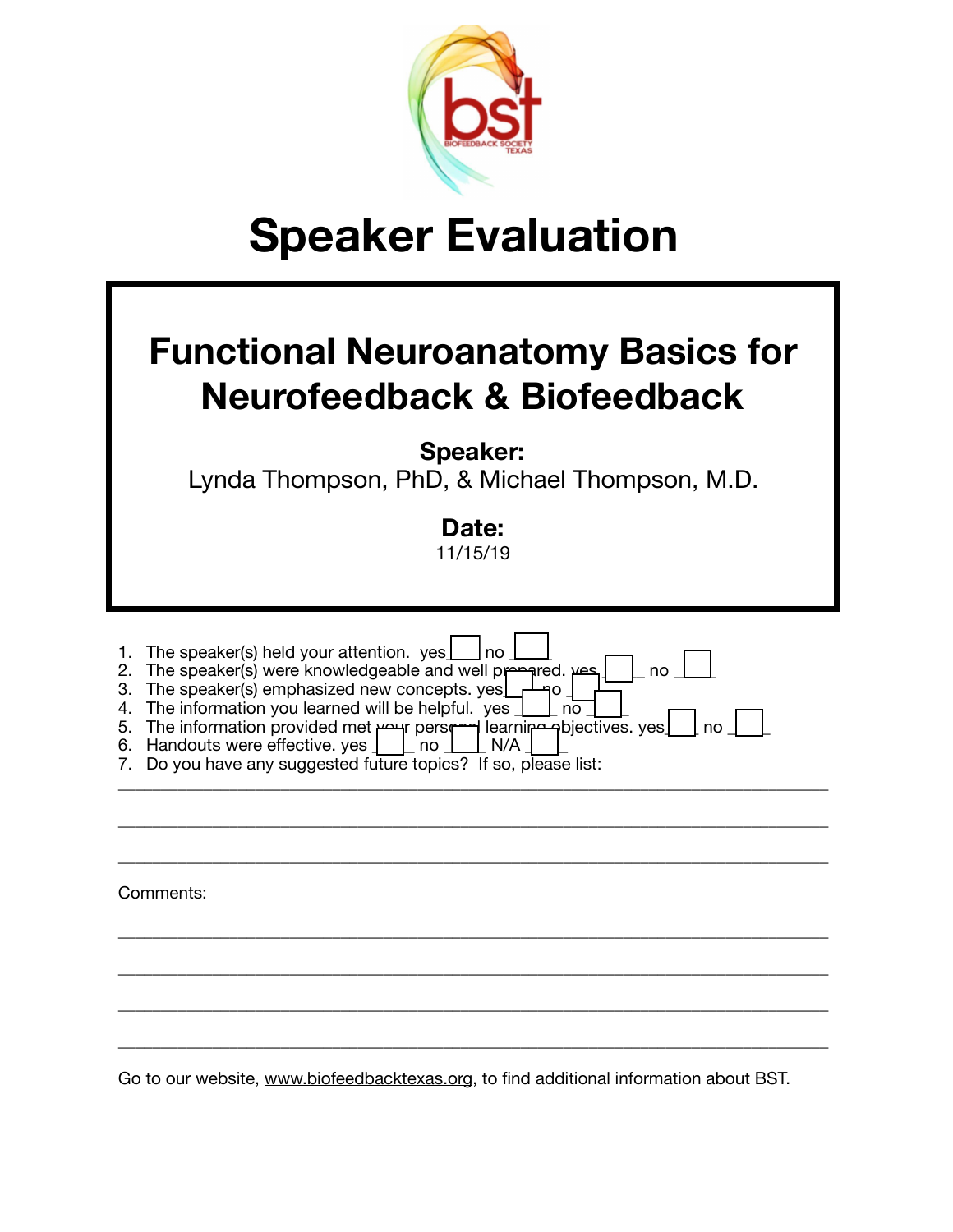

| <b>Hypnosis as an Adjunct to Neurofeedback</b><br><b>Speaker:</b><br>Steven Warner, Ph.D<br>Date:<br>11/15/19                                                                                                                                                                                                                                                                                                                                                         |
|-----------------------------------------------------------------------------------------------------------------------------------------------------------------------------------------------------------------------------------------------------------------------------------------------------------------------------------------------------------------------------------------------------------------------------------------------------------------------|
| The speaker(s) held your attention. yes<br>no<br>1.<br>The speaker(s) were knowledgeable and well prepared. yes<br>no<br>2.<br>The speaker(s) emphasized new concepts. yes<br>3.<br>١O<br>The information you learned will be helpful. yes<br>4.<br>no<br>The information provided met your persenced learning abjectives. yes<br> no <br>5.<br>Handouts were effective. yes<br>N/A<br>6.<br>no<br>Do you have any suggested future topics? If so, please list:<br>7. |
| Comments:                                                                                                                                                                                                                                                                                                                                                                                                                                                             |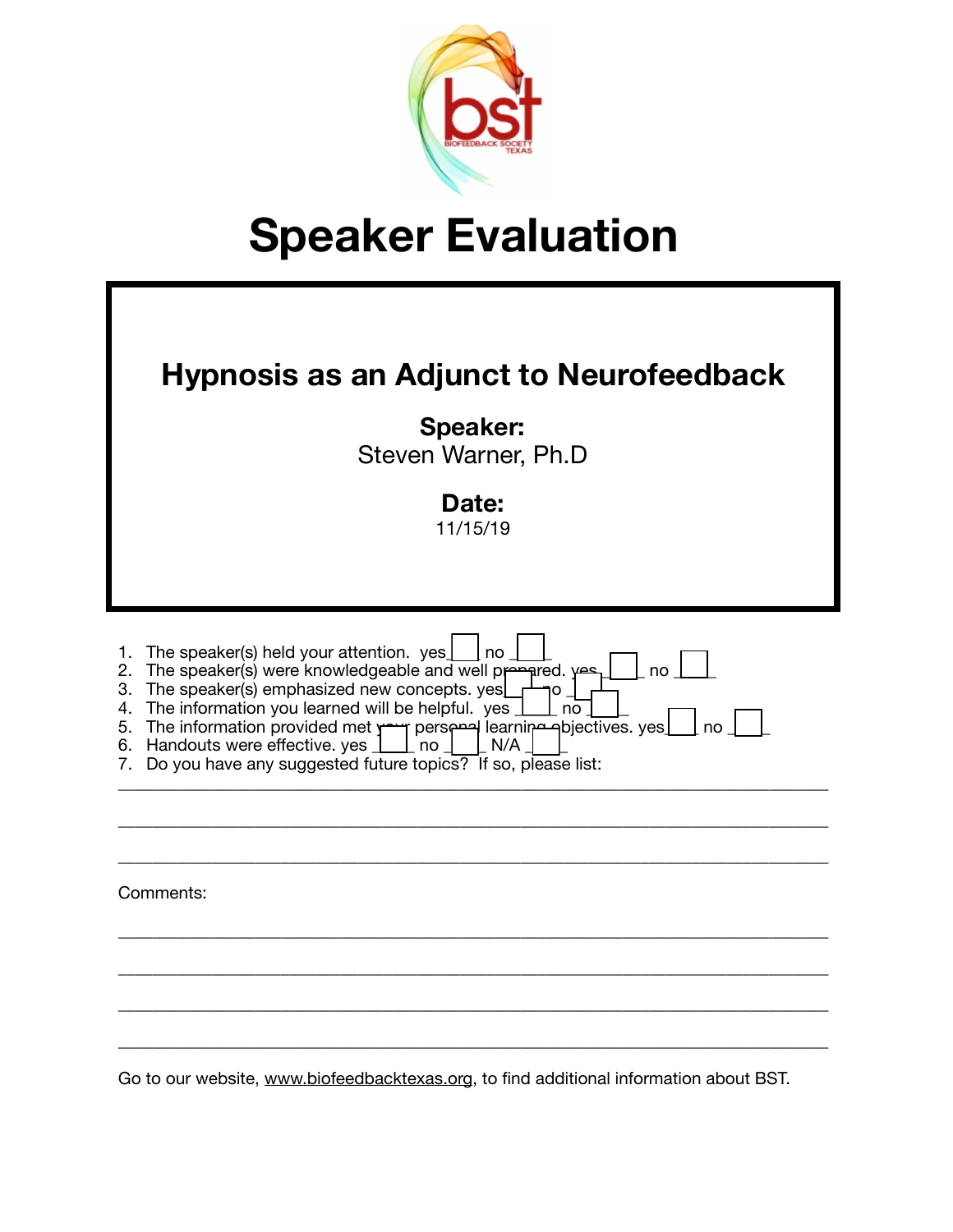

| <b>Database Development</b><br><b>Speaker:</b><br>Thomas Collura, Ph.D.<br>Date:<br>11/16/19                                                                                                                                                                                                                                                                                                                                                                                  |
|-------------------------------------------------------------------------------------------------------------------------------------------------------------------------------------------------------------------------------------------------------------------------------------------------------------------------------------------------------------------------------------------------------------------------------------------------------------------------------|
| The speaker(s) held your attention. yes<br>no<br>1.<br>The speaker(s) were knowledgeable and well prr<br>red. <del>יפ</del><br>2.<br>no<br>The speaker(s) emphasized new concepts. yes<br>3.<br>٦O<br>The information you learned will be helpful. yes<br>4.<br>no<br>The information provided met your persent learning apjectives. yes<br>no<br>5.<br>Handouts were effective. yes<br>N/A<br>6.<br>no<br>Do you have any suggested future topics? If so, please list:<br>7. |
| Comments:                                                                                                                                                                                                                                                                                                                                                                                                                                                                     |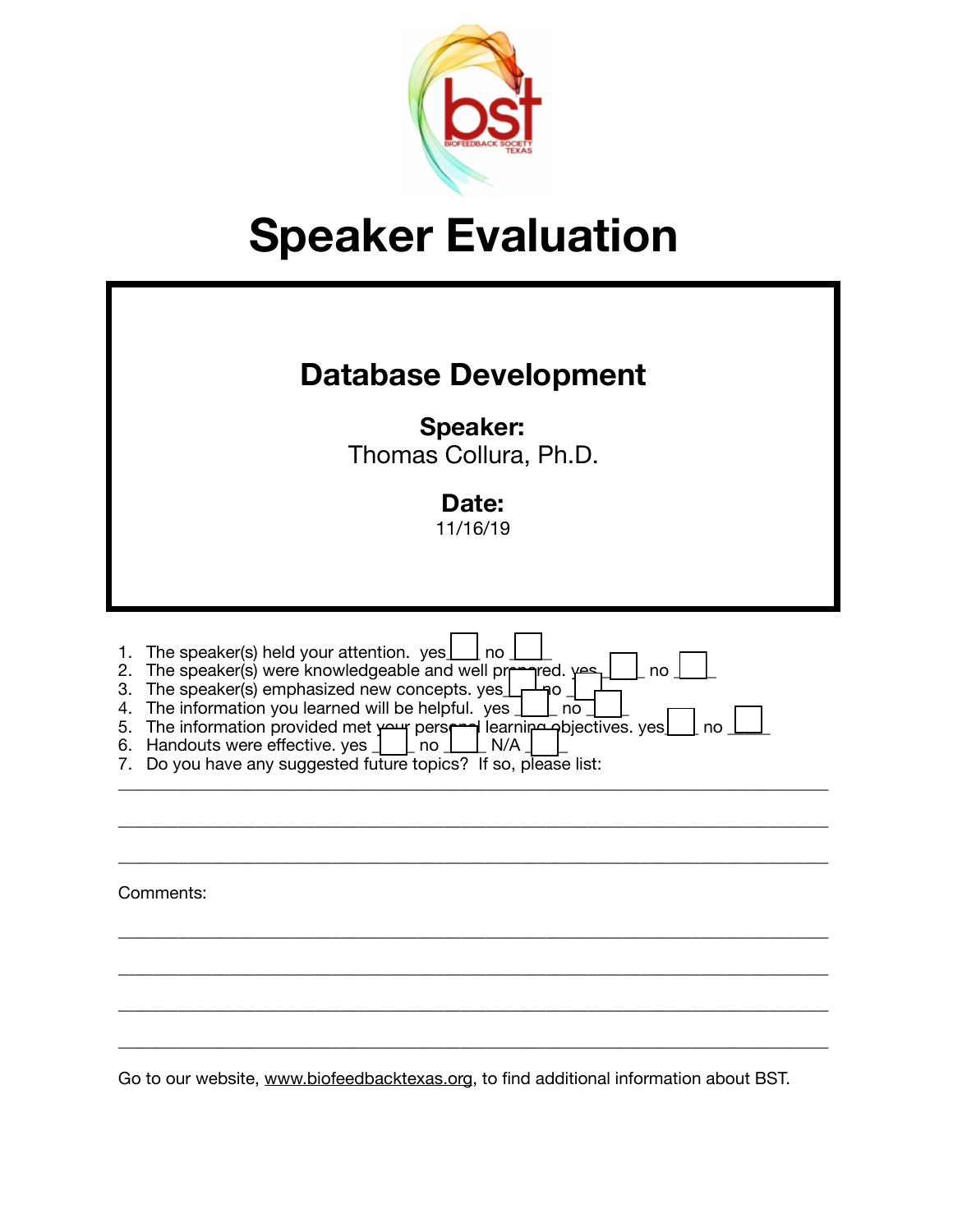

| The Relationship of the MTBI Subscales to<br><b>Different Variables thus Streamlining</b><br><b>Treatments</b>                                                                                                                                                                                                                                                                                                                                            |
|-----------------------------------------------------------------------------------------------------------------------------------------------------------------------------------------------------------------------------------------------------------------------------------------------------------------------------------------------------------------------------------------------------------------------------------------------------------|
| <b>Speaker:</b><br>Stuart Donaldson, Ph.D                                                                                                                                                                                                                                                                                                                                                                                                                 |
| Date:<br>11/16/19                                                                                                                                                                                                                                                                                                                                                                                                                                         |
| The speaker(s) held your attention. yes<br>1.<br>no<br>The speaker(s) were knowledgeable and well prepared.<br>no<br>2.<br>The speaker(s) emphasized new concepts. yes<br>3.<br>40<br>4. The information you learned will be helpful. yes<br>no<br>5. The information provided met yearly perspaced learning a bjectives. yes<br>no<br>6. Handouts were effective. yes<br>no<br>N/A<br>Do you have any suggested future topics? If so, please list:<br>7. |
| Comments:                                                                                                                                                                                                                                                                                                                                                                                                                                                 |
|                                                                                                                                                                                                                                                                                                                                                                                                                                                           |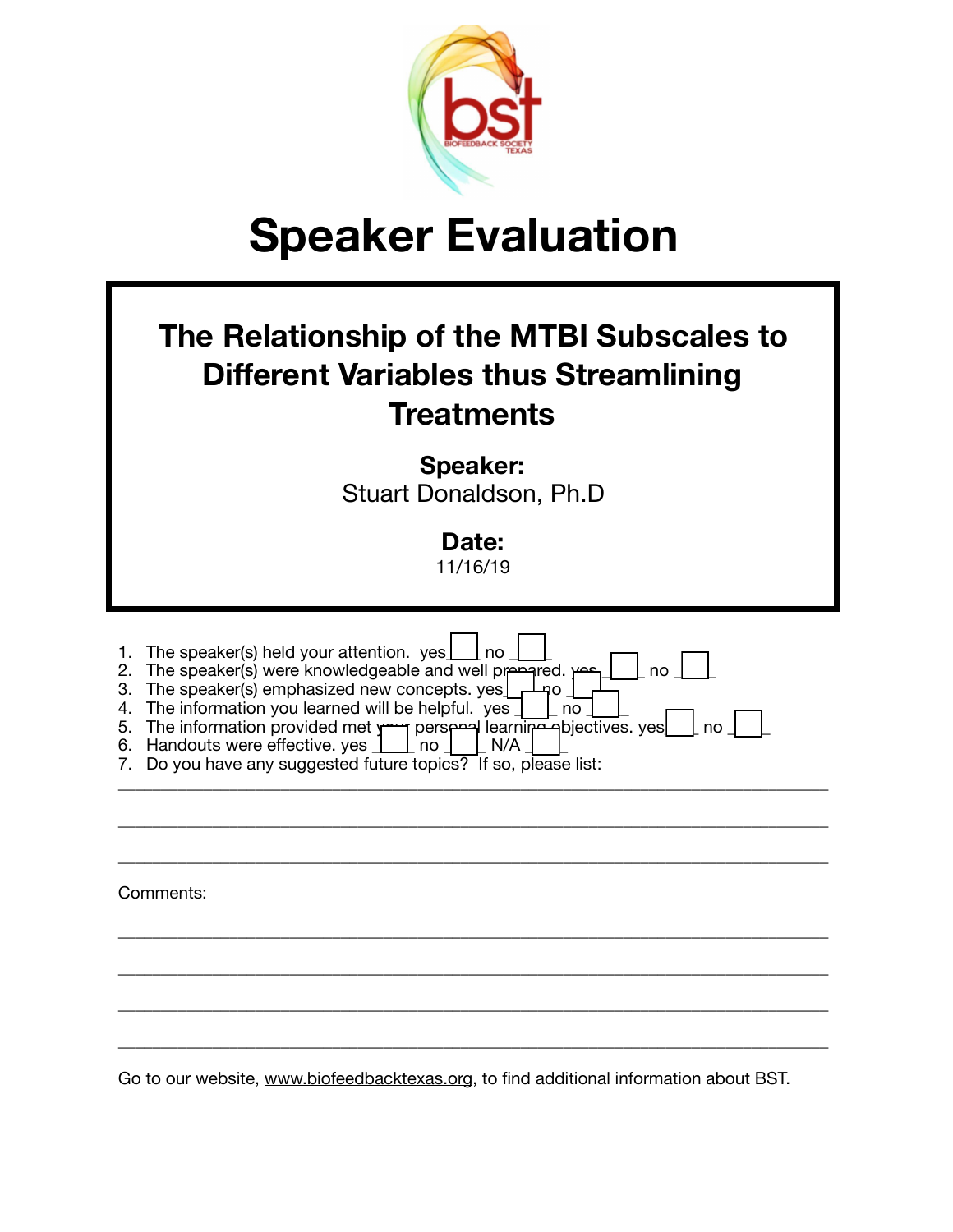

| The Impact of Neurofeedback on Individuals<br>with Developmental Trauma                                                                                                                                                                                                                                                                                                                                                                                           |
|-------------------------------------------------------------------------------------------------------------------------------------------------------------------------------------------------------------------------------------------------------------------------------------------------------------------------------------------------------------------------------------------------------------------------------------------------------------------|
| <b>Speaker:</b><br>Diana Martinez, M.D., Ph.D.                                                                                                                                                                                                                                                                                                                                                                                                                    |
| Date:<br>11/16/19                                                                                                                                                                                                                                                                                                                                                                                                                                                 |
| The speaker(s) held your attention. yes<br>1.<br>no<br>The speaker(s) were knowledgeable and well presented. Yes<br>no<br>2.<br>The speaker(s) emphasized new concepts. yes<br>3.<br>٦O<br>The information you learned will be helpful. yes<br>4.<br>no<br>The information provided met your persent learning piectives. yes<br>no<br>5.<br>Handouts were effective. yes<br>N/A<br>6.<br>no<br>Do you have any suggested future topics? If so, please list:<br>7. |
|                                                                                                                                                                                                                                                                                                                                                                                                                                                                   |
| Comments:                                                                                                                                                                                                                                                                                                                                                                                                                                                         |
|                                                                                                                                                                                                                                                                                                                                                                                                                                                                   |
|                                                                                                                                                                                                                                                                                                                                                                                                                                                                   |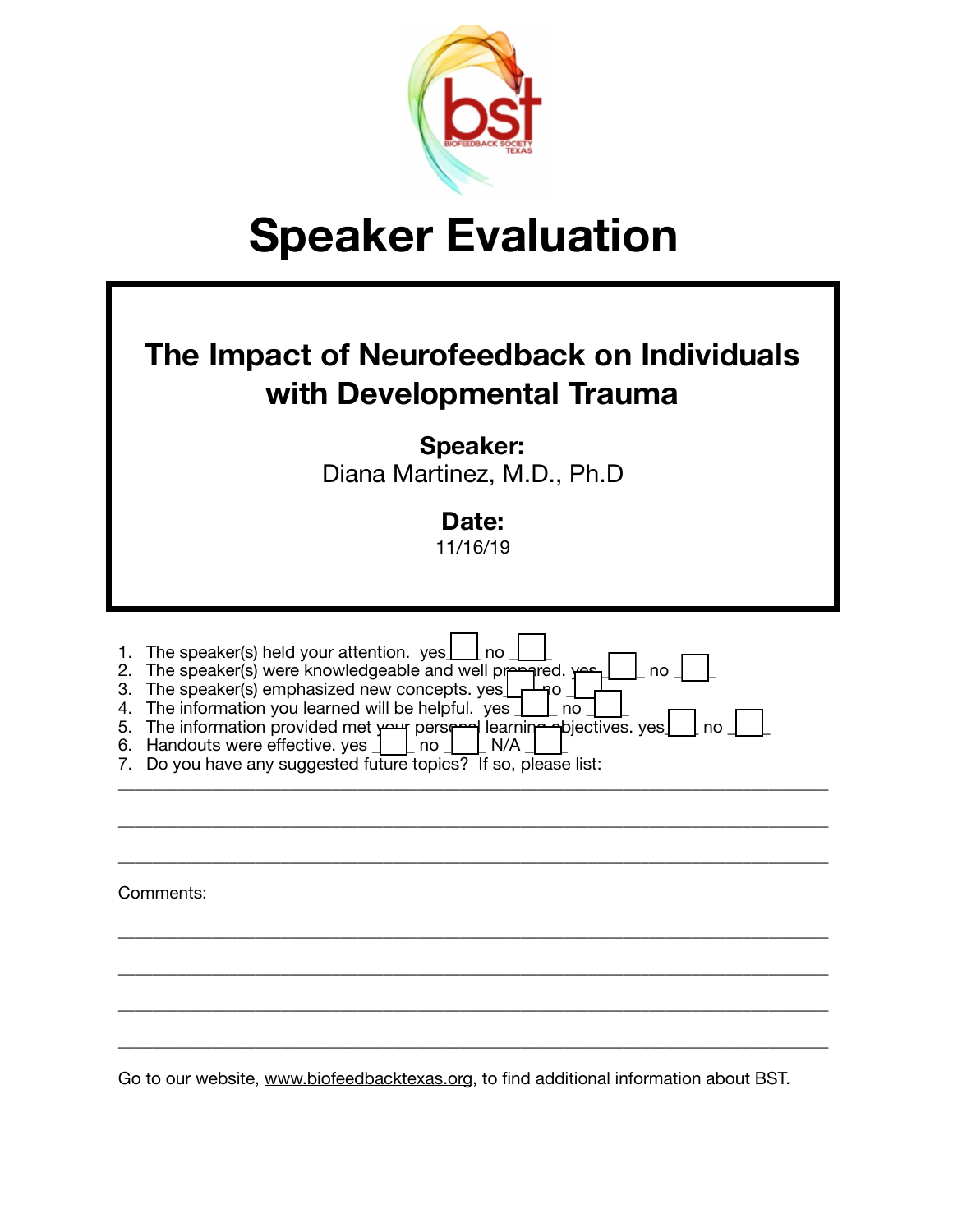

| <b>Neuromodulation in Neurological</b><br><b>Rehabilitation</b>                                                                                                                                                                                                                                                                                                                                                                                                        |
|------------------------------------------------------------------------------------------------------------------------------------------------------------------------------------------------------------------------------------------------------------------------------------------------------------------------------------------------------------------------------------------------------------------------------------------------------------------------|
| <b>Speaker:</b><br>Leon Morales, M.D., Ph.D                                                                                                                                                                                                                                                                                                                                                                                                                            |
| Date:<br>11/16/19                                                                                                                                                                                                                                                                                                                                                                                                                                                      |
| The speaker(s) held your attention. $yes \perp$<br>l no<br>1.<br>The speaker(s) were knowledgeable and well prepared. yes<br>no<br>2.<br>The speaker(s) emphasized new concepts. yes<br>3.<br>ነገ<br>The information you learned will be helpful. yes<br>4.<br>no<br>5. The information provided met year perseted learning objectives. yes<br>no<br>6. Handouts were effective. yes<br>N/A<br>no<br>Do you have any suggested future topics? If so, please list:<br>7. |
|                                                                                                                                                                                                                                                                                                                                                                                                                                                                        |
| Comments:                                                                                                                                                                                                                                                                                                                                                                                                                                                              |
|                                                                                                                                                                                                                                                                                                                                                                                                                                                                        |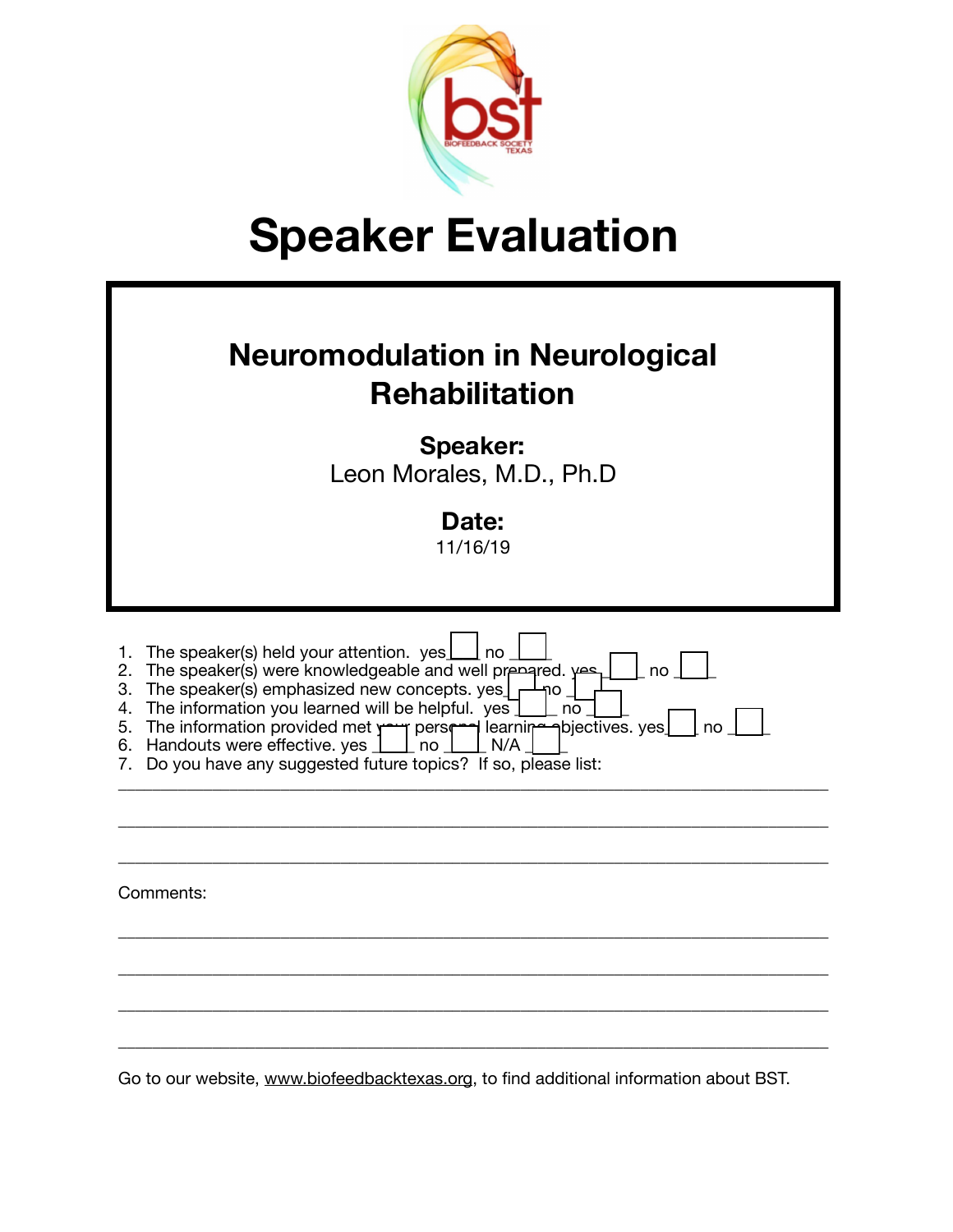

| <b>Pharmacological Considerations: Potential effects of</b><br>prescribed and non-prescribed medications in qEEG<br>measurement and Neurofeedback training                                                                                                                                                                                                                                                                                                       |
|------------------------------------------------------------------------------------------------------------------------------------------------------------------------------------------------------------------------------------------------------------------------------------------------------------------------------------------------------------------------------------------------------------------------------------------------------------------|
| <b>Speaker:</b><br>Leon Morales, M.D., Ph.D.                                                                                                                                                                                                                                                                                                                                                                                                                     |
| Date:<br>11/16/19                                                                                                                                                                                                                                                                                                                                                                                                                                                |
| The speaker(s) held your attention. yes<br>1.<br>no<br>The speaker(s) were knowledgeable and well prepared. Here<br>no<br>2.<br>The speaker(s) emphasized new concepts. yes<br>3.<br>90<br>The information you learned will be helpful. yes<br>4.<br>no<br>The information provided met your perset learning piectives. yes<br>no<br>5.<br>Handouts were effective. yes<br>no<br>N/A<br>6.<br>Do you have any suggested future topics? If so, please list:<br>7. |
| Comments:                                                                                                                                                                                                                                                                                                                                                                                                                                                        |
|                                                                                                                                                                                                                                                                                                                                                                                                                                                                  |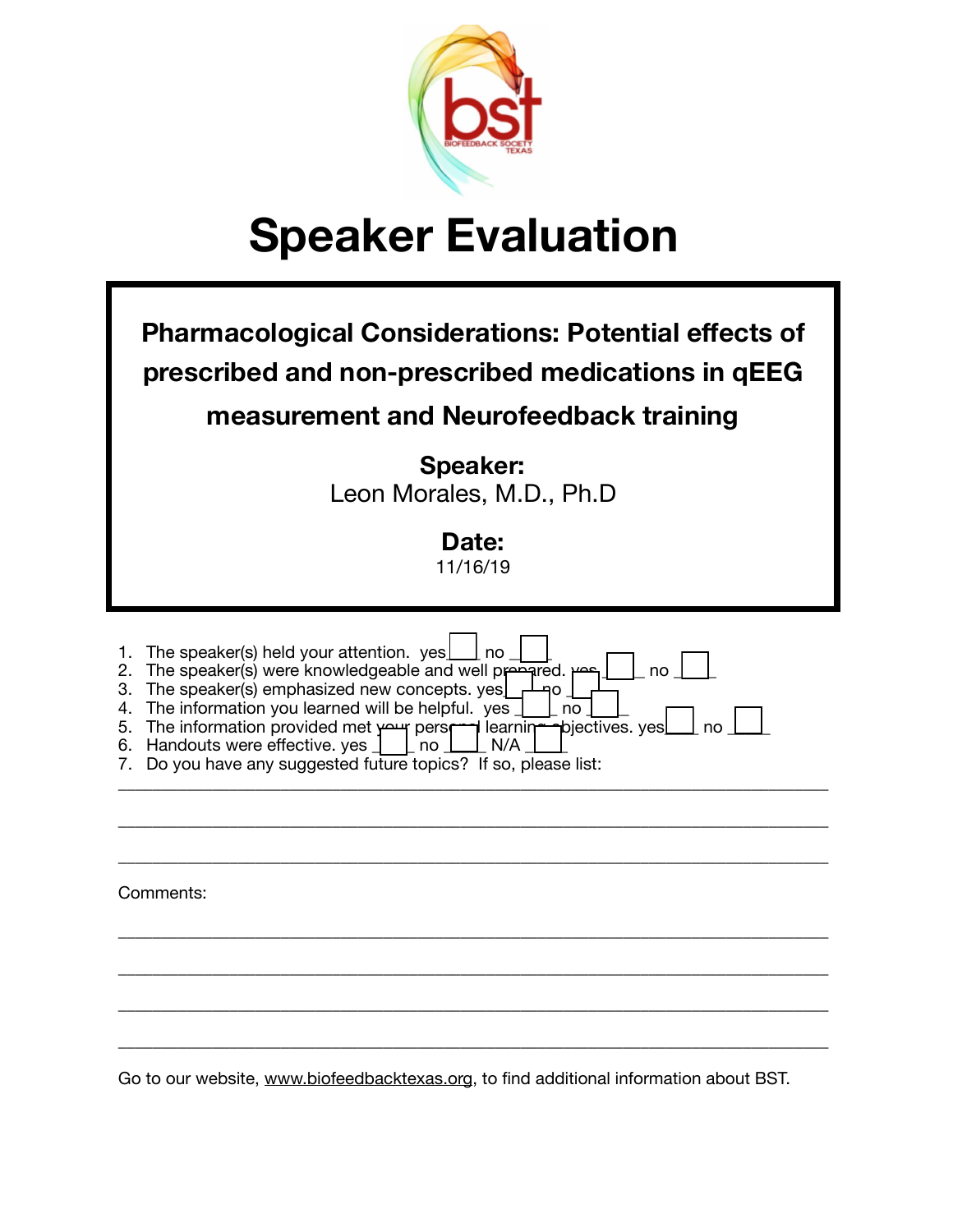

| <b>Psychophysiological Assessments for Clinical</b><br><b>Performance Populations</b><br><b>Speaker:</b><br>Inna Khazan, Ph.D<br>Date:<br>11/17/19                                                                                                                                                                                                                                                                                                              |
|-----------------------------------------------------------------------------------------------------------------------------------------------------------------------------------------------------------------------------------------------------------------------------------------------------------------------------------------------------------------------------------------------------------------------------------------------------------------|
| The speaker(s) held your attention. yes<br>1.<br>no<br>no<br>The speaker(s) were knowledgeable and well presented.<br>2.<br>The speaker(s) emphasized new concepts. yes<br>3.<br>٩O<br>The information you learned will be helpful. yes<br>4.<br>no<br>The information provided met your personal learning objectives. yes<br>5.<br>no<br>Handouts were effective. yes<br>N/A<br>6.<br>no<br>Do you have any suggested future topics? If so, please list:<br>7. |
| Comments:                                                                                                                                                                                                                                                                                                                                                                                                                                                       |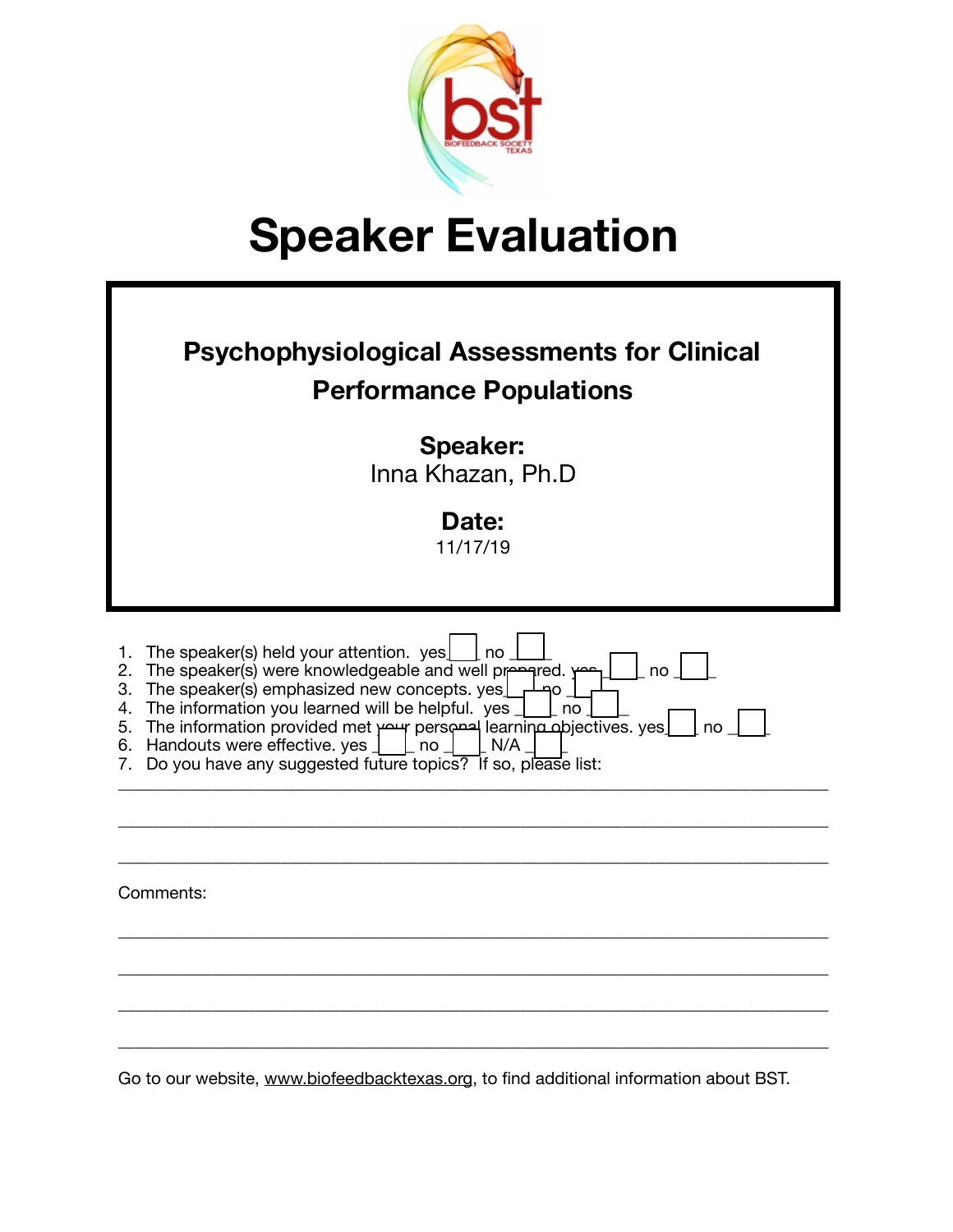

| <b>Panel Discussion</b><br><b>Speaker:</b><br>Lynda Thompson, Ph.D; Michael Thompson, M.D.; Roseann Capanna-<br>Hodge, Ph.D; Beth Bartol, Ph.D; Lillian Rosenbaum, Ph.D<br>Date:<br>11/17/19                                                                                                                                                                                                                                                                  |
|---------------------------------------------------------------------------------------------------------------------------------------------------------------------------------------------------------------------------------------------------------------------------------------------------------------------------------------------------------------------------------------------------------------------------------------------------------------|
| The speaker(s) held your attention. $yes$<br>1.<br>l no<br>rhe speaker(s) were knowledgeable and well presented.<br>no<br>2.<br>The speaker(s) emphasized new concepts. yes<br>3.<br>40<br>The information you learned will be helpful. yes<br>4.<br>no<br>5. The information provided met your persprop learning objectives. yes<br>no<br>6. Handouts were effective. yes<br>N/A<br>no<br>Do you have any suggested future topics? If so, please list:<br>7. |
| Comments:                                                                                                                                                                                                                                                                                                                                                                                                                                                     |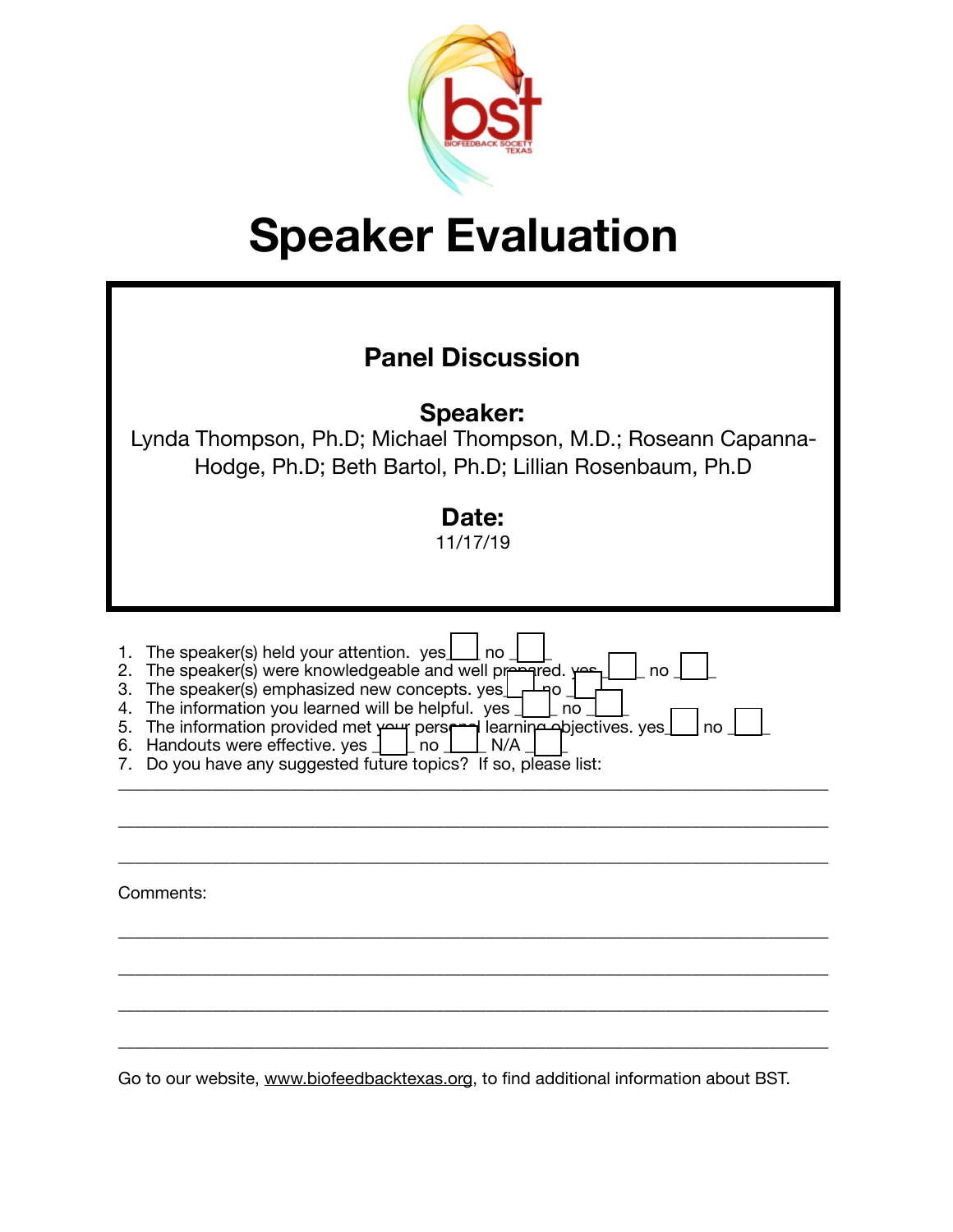

| <b>Treating Chronic Pain</b><br><b>Speaker:</b><br>Saul Rosenthal, Ph.D<br>Date:<br>11/17/19                                                                                                                                                                                                                                                                                                                                                                        |
|---------------------------------------------------------------------------------------------------------------------------------------------------------------------------------------------------------------------------------------------------------------------------------------------------------------------------------------------------------------------------------------------------------------------------------------------------------------------|
| The speaker(s) held your attention. yes<br>  no<br>1.<br>The speaker(s) were knowledgeable and well prepared. yes<br>no<br>2.<br>The speaker(s) emphasized new concepts. yes<br>3.<br>Ю<br>The information you learned will be helpful. yes<br>4.<br>no<br>The information provided met your personal learning opjectives. yes<br>5.<br>no<br>Handouts were effective. yes<br>N/A<br>6.<br>no<br>Do you have any suggested future topics? If so, please list:<br>7. |
| Comments:                                                                                                                                                                                                                                                                                                                                                                                                                                                           |